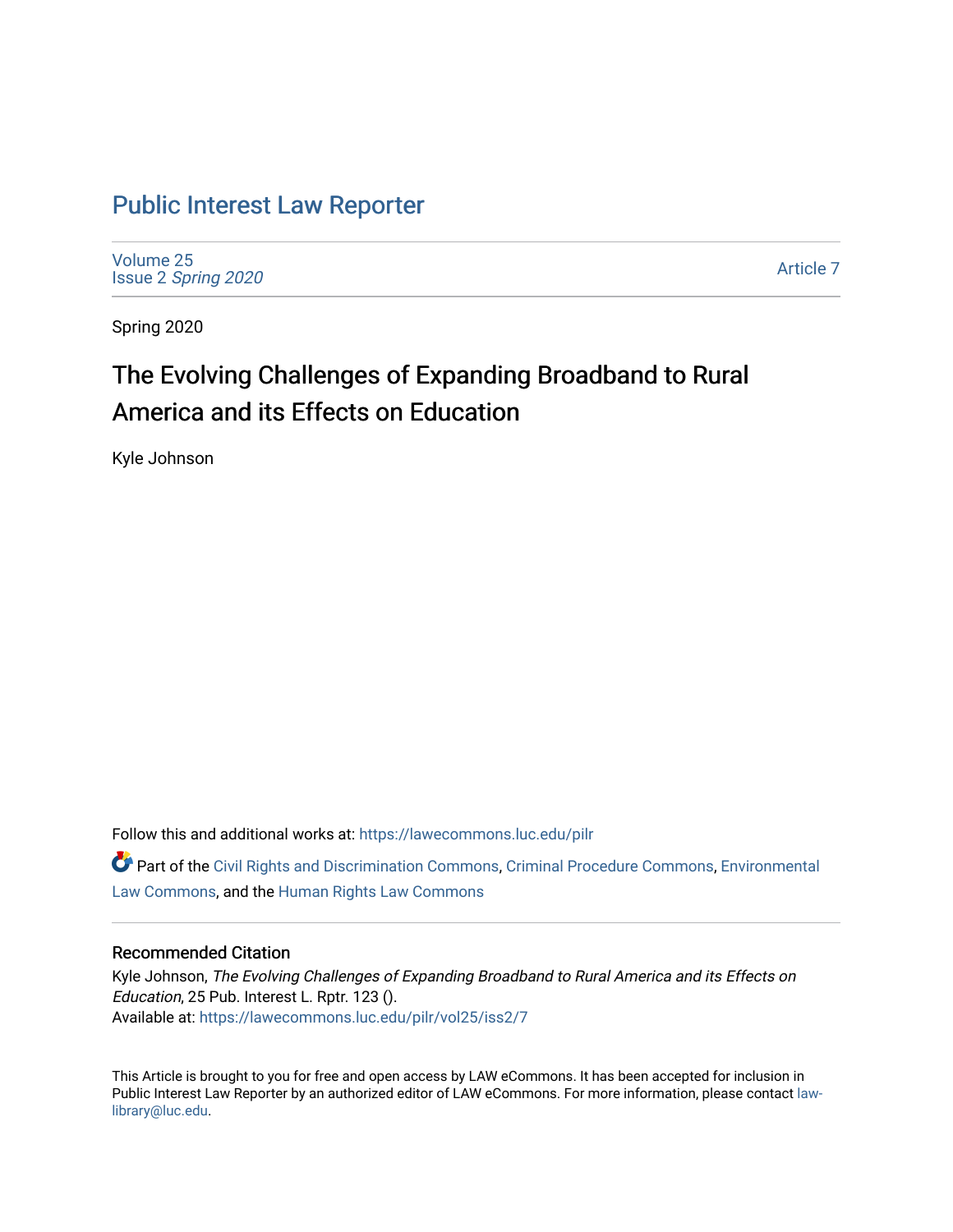## **The Evolving Challenges of Expanding Broadband to Rural America and its effect on Education**

## Kyle Johnson

The internet is an essential part of American life.<sup>1</sup> High speed internet facilitates commerce, education, communication, and information.<sup>2</sup> Nonetheless, like many aspects of American life, internet access is not equal across the board.3 Rural and low-income communities have been slow to adopt broadband internet and face barriers when they do attempt to get connected.<sup>4</sup> Barriers to broadband adoption include access and affordability.<sup>5</sup> Access has been the main roadblock for rural communities, while affordability has barred lowincome communities from adopting broadband internet.<sup>6</sup>

Broadband is a term used to describe a minimum standard, set out by the Federal Communications Commission (FCC), for achieving internet connectivity.<sup>7</sup> Most internet speeds are measured in megabits per second (Mbps), "bit" being a unit of data that in computer language translated into a 1 or a 0. A "megabit" is simply one million of those is or Os. Current broadband standards are set at *25* Mbps of data download speed, and 3 Mbps upload speed.' These minimum speeds are based on the estimated home data need for an average American household.9 A download speed of *25* Mbps allows for some HD streaming of videos, normal web browsing and connectivity for work applications.<sup>10</sup> The 3 Mbps upload speeds facilitates sending emails with attachments, video conferencing and online file storage. $11$ 

*4 Id.*

*5 Id.*

6 *Id.*

<sup>7</sup>*2018 Broadband Deployment Report,* FEDERAL COMMUNICATIONS COMMISSION (2018), https://www.fcc.gov/reports-research/reports/broadband-progress-reports/2018-broadband-de ployment-report.

*8 Id. <sup>9</sup>Id.*

**<sup>10</sup>**Tyler Cooper, *How Much Internet Speed Do I Need?* BROADBAND Now (2020), *https://* broadbandnow.com/guides/how-much-internet-speed-do-i-need (last visited Apr 3, 2020).

**<sup>11</sup>**Cooper, *supra* note 11.

**<sup>1</sup>** Editorial Board, *Internet is a modern necessity, but some Americans don't even have broadband,* THE WASHINGTON POST (Aug. 11, 2019), https://www.washingtonpost.com/opinions/all -americans-should-be-able-to-use-the-internet-how-do-we-get-there/2019/08/11/7d98a4d2-bad 6-1 1e9-b3b4-2bb69e8c4e39\_story.html.

*<sup>2</sup>Id.*

*<sup>3</sup> Id.*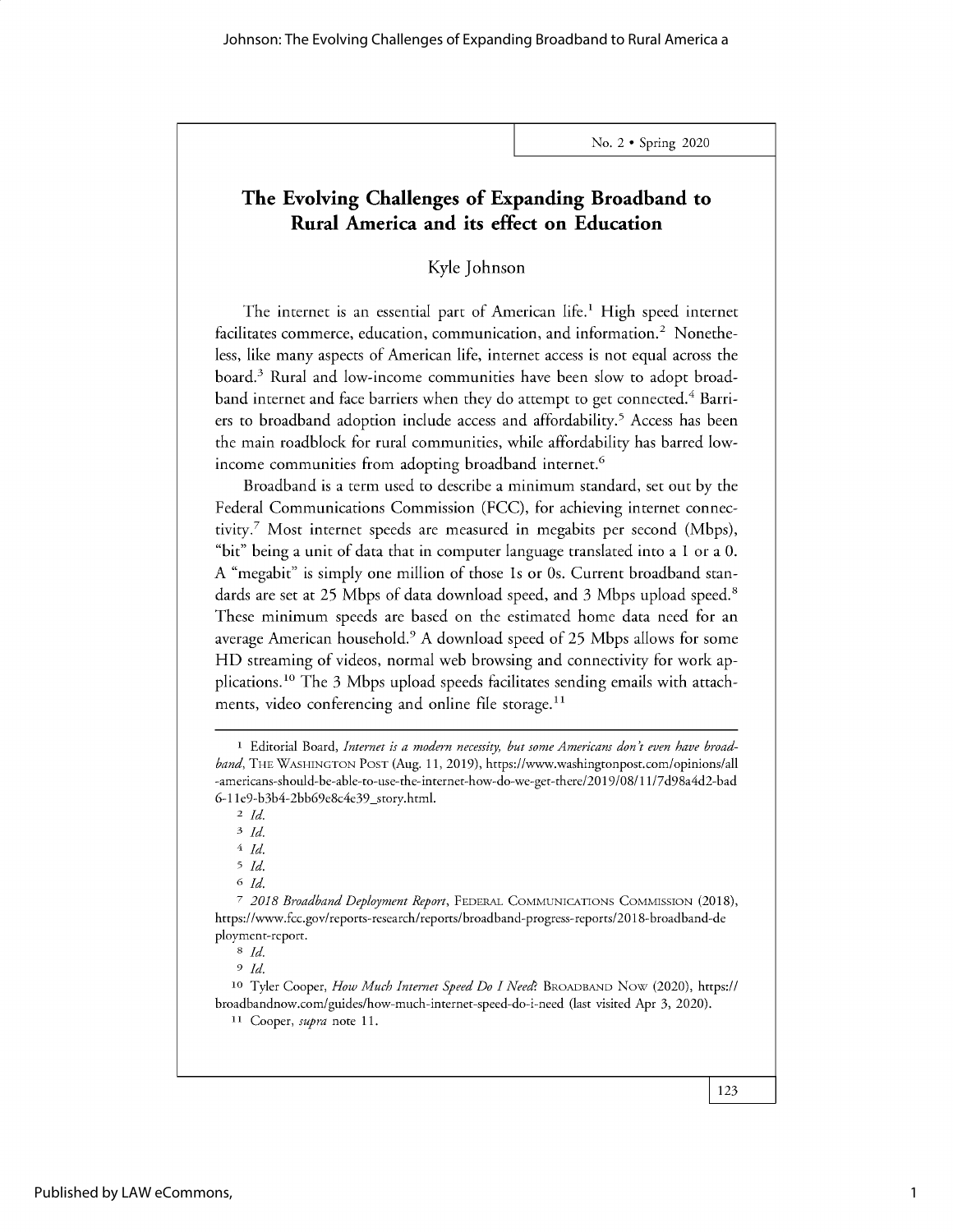For the 40 million Americans without access to broadband internet speeds, there are alternate means of connecting to the internet.<sup>12</sup> For many, this means that they must acquire digital subscriber line (DSL) service through their telecommunications providers.13 DSL is a method of obtaining internet access through landline phone connection, but is hampered by the bandwidth limits of telephone wire.<sup>14</sup> Bandwidth can be thought of like the amount of traffic lanes on a highway. The more traffic lanes available, the faster cars can pass through, entering and exiting with ease. As lanes begin to fill and more cars enter the highway, the lanes can become congested and traffic will have to slow down to facilitate that entering and exiting. Telephone cables offer limited bandwidth because they were not designed to handle the data needs of the modern world, they were designed to deliver auditory signals not computing data.<sup>15</sup> Another pitfall of DSL connections is that they share the same cable as the telephone line, when a call is made or received on the line the internet will be interrupted.<sup>16</sup>

Cable internet is another potential option for rural customers who have access to it, but internet through existing cable lines tends to be slow, especially during hours people are using their cable and internet the most because the signal travels through the same wires as the television connection.<sup>17</sup> Existing cable lines have the bandwidth for a significant amount of information to flow, but that bandwidth is mostly occupied by people watching cable television.<sup>18</sup> Because of the limits of cable internet, it is not the best option to close the access gap to broadband internet.<sup>19</sup>

The modern internet solution is a fiberoptic (fiber) network.<sup>20</sup> Fiber networks have been called futureproof because of high bandwidth capabilities and

**14** *Id.*

**16** *Id.*

**17** Skyler Ditchfield, *How Much Internet Speed Do You Really Need?,* **FORBES** (Jan. 30, 2020), https://www.forbes.com/sites/forbesbusinesscouncil/2020/01/30/how-much-internet-speed-doyou-really-need/.

**18** Oaks, *supra* note 15.

**<sup>19</sup>**Ditchfield, *supra* note 17.

**20** *Id.*

**<sup>12</sup>**Kim Komando, Best *Internet Deals To Save Money And Maximize Speed,* USA **TODAY** (Feb. 20, 2020), https://www.usatoday.com/story/tech/columnist/2020/02/20/choosing-rightplan-can-save-money-and-boost-your-internet-speed/4753428002/.

**<sup>13</sup>** *Id.*

**<sup>15</sup>**Rachel Oaks, *What Is The Difference Between Satellite, DSL, Cable, And Fiber Internet?* **HIGHSPEEDINTERNET.COM** (2017), https://www.highspeedinternet.com/resources/what-is-thedifference-between-satellite-dsl-cable-and-fiber-internet (last visited Apr 3, 2020).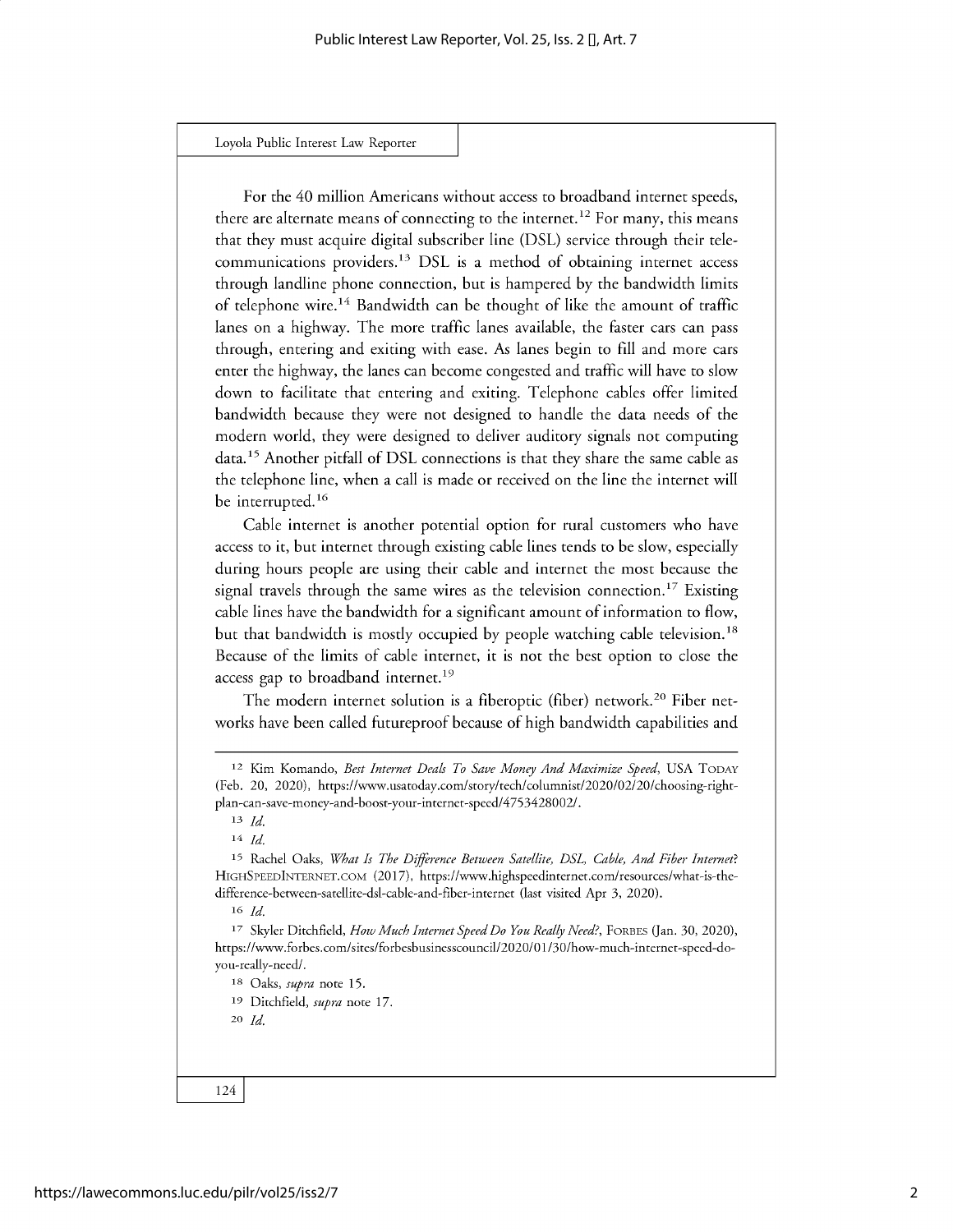significant improvements in data transfer speed over cable and DSL.<sup>21</sup> In a **fiber network, data is transferred through the use of light that travels through light-conducting glass fibers packed inside a cable. <sup>22</sup>Not only do fiberoptic cables carry a higher density of connections than standard copper cable, the signal inside it travels at a slightly faster speed. <sup>23</sup>Fiber networks are mostly only available in urban and high-income suburban communities, and the cost can be prohibitive to low-income families. <sup>24</sup>**

**The last option available to rural communities is satellite internet.<sup>2</sup> <sup>5</sup>Satellite internet is received much the same way as satellite cable television and suffers many of the same pitfalls.26 The internet speeds are subject to a number of variables that can make the internet connection less reliable. <sup>2</sup> <sup>7</sup>The position of the satellite dish, the actual satellite orbiting the earth, the number of users accessing the satellite at the time of use, and weather conditions can all effect the connection and speed of data** transfer.<sup>2</sup>8 **Another issue with satellite is the cost and data limits.<sup>2</sup> <sup>9</sup>Satellite internet tends to be more expensive than its wired competitors, despite not offering any improvements on speed over cable or fiber.<sup>30</sup>**

**Broadband access has been a topic of political concern for over a decade. 3 1 Even with high visibility and ample amounts of discussion at federal, state, and local levels of government, expansion of broadband access is moving slowly. <sup>3</sup><sup>2</sup> To counteract this slow pace the federal government has offered financial incentives to internet service providers while local communities have attempted**

<sup>21</sup>*Id.*

22 *Id.*

*23* **Oaks,** *supra* **note 15.**

**24 Ditchfield,** *supra* **note 17.**

**25 Oaks,** *supra* **note 15.**

26 *Id.*

*27 Id.*

28 *Id.*

29 *Id.*

<sup>30</sup>*Id.*

*31* **Brendan Sasso,** *How Republicans Flip-Flopped on Government-Run Internet,* THE ATLAN-TIC (Aug. 26, **2014), https://www.theatlantic.com/politics/archive/2014/08/how-republicansflip-flopped-on-government-run-internet/456861 /.**

*<sup>32</sup>***Matthew Humphries,** *FCC: 25M Americans Lack Broadband, Microsoft: Its 162M,* PCMAG **(Apr. 9, 2019), https://www.pcmag.com/news/fcc-25m-americans-lack-broadbandmicrosoft-its-162m.**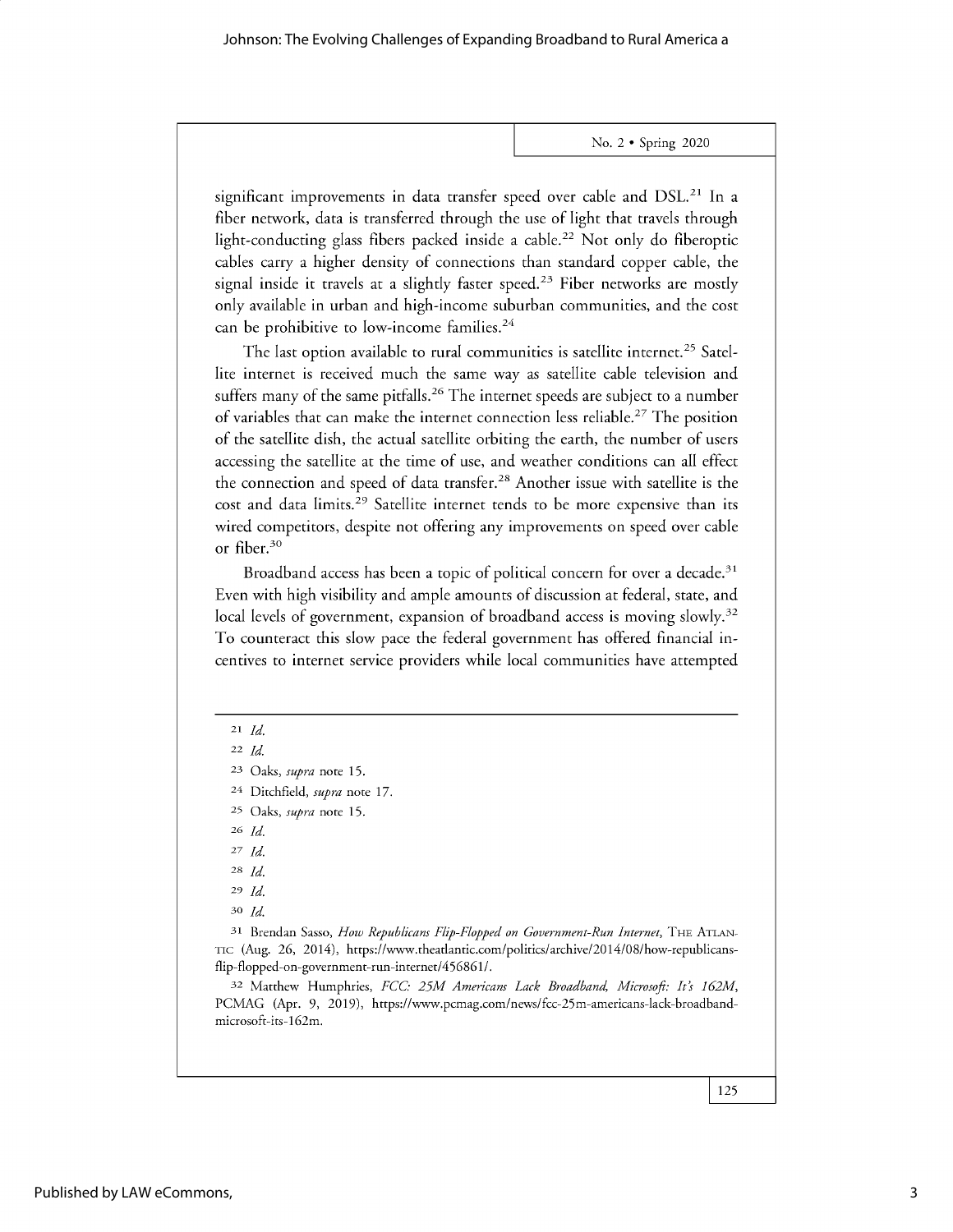**to become their own internet service providers. 3 3 Despite these attempts to increase access rural communities are struggling to get connected. <sup>34</sup>**

**The FCC estimates that 40 million Americans are not able to access broadband speeds based on coverage maps received from service providers.<sup>3</sup> <sup>5</sup> When calculating that number, it is important to note that the term "access" is defined by internet service providers and is not the same as actual access to** service. <sup>36</sup>**The service maps provided** to the FCC **by internet service providers only indicate whether they have at least one person hooked up to broadband speeds for an entire census block to qualify as having access. <sup>37</sup>Second, having access does not mean having affordable access, which is what many blame for their lack of broadband access. <sup>3</sup><sup>8</sup>**

Families need internet speed for children's study needs.<sup>39</sup> Education has **evolved with the developing world of technology, and even in the most barren of broadband deserts, children still need reliable internet access to stay competitive in school and beyond. <sup>40</sup>This is because many modern educational tools require access to the internet through a personal computer web browser, or to** be installed on the hard drive.<sup>41</sup> Students without the means or the infrastructure to access these modules are at risk of falling behind their peers.<sup>42</sup>

**In response to such problems, some municipalities have had to get creative. <sup>43</sup>One small town took the initiative to install mobile hotspots on their buses so that students can do their homework on their rides home.4 4 After all of the children are dropped off, the buses park in strategic areas around town so that students in need of internet can travel a short distance to be near the bus.4 This often still requires the students to sit in their parents' cars, or**

*36 Id.*

*37 Id.*

**38 Editorial Board,** *supra* **note 1.**

**40 Bently,** *supra* **note** *39.*

**<sup>41</sup>***Id.*

<sup>42</sup>*Id. 43 Id.*

44 *Id.*

<sup>45</sup>*Id.*

<sup>33</sup>*Id.*

**<sup>34</sup> Editorial Board,** *supra* **note 1.**

**<sup>35</sup>Matthew Humphries,** *FCC: 25M Americans Lack Broadband, Microsoft: Its 162M,* PCMAG **(Apr. 9, 2019), https://www.pcmag.com/news/fcc-25m-americans-lack-broadbandmicrosoft-its-162m.**

**<sup>39</sup>Kipp Bentley,** *School Buses Become Wi-Fi Hot Spots,* CENT. FOR DIGITAL EDUCATION **(June 13, 2018), https://www.govtech.com/education/k-12/School-Buses-Become-WiFi-Hot-Spots.html.**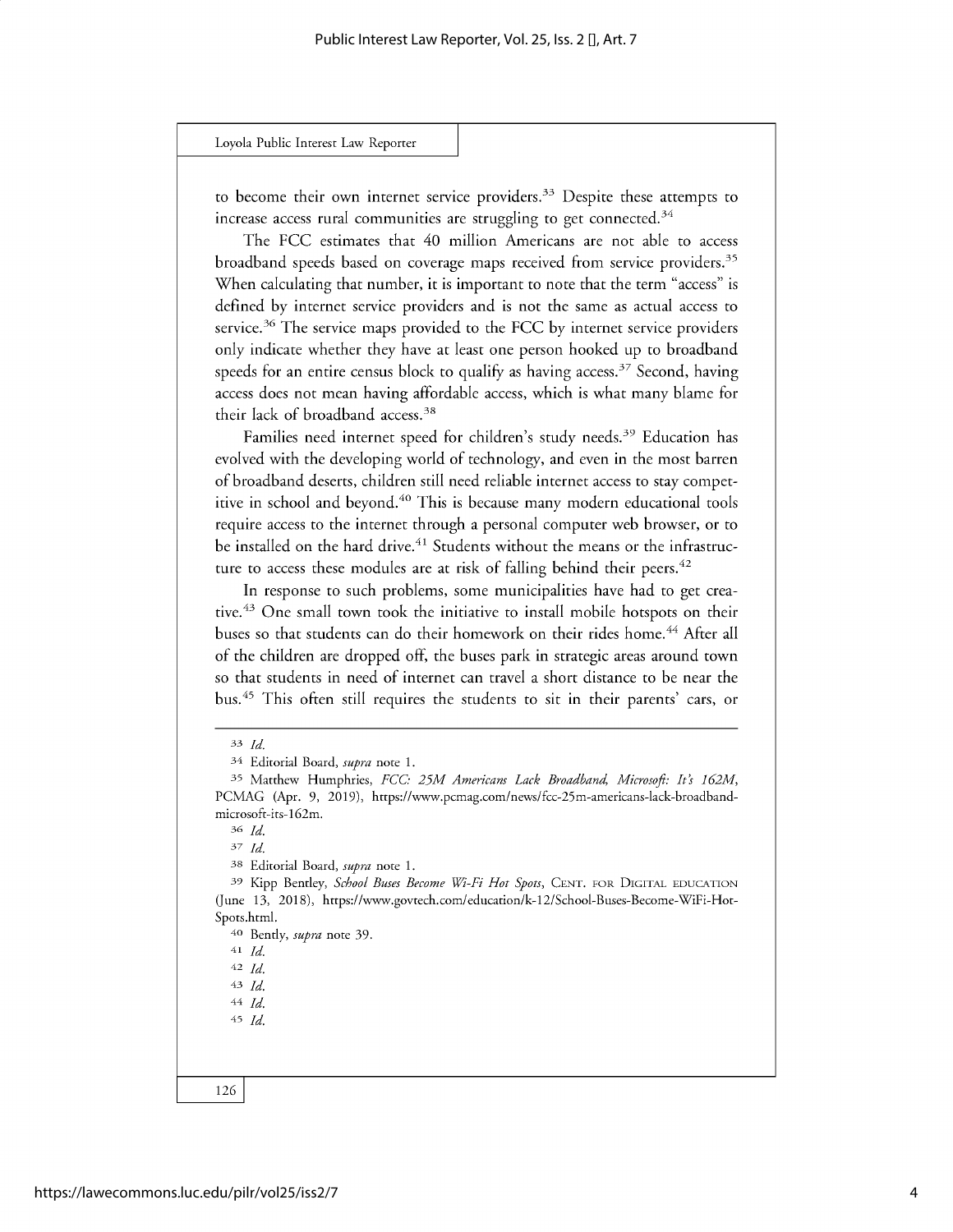potentially get on the bus to access their essential homework tools.<sup>46</sup> Where such an option is not available, students must find an alternate source of internet.<sup>47</sup> Other options include internet kiosks in school libraries or providing every student with internet-enabled laptops.<sup>48</sup> Nevertheless, those options are not available when the school closes or the children head home at the end of the day.<sup>49</sup>

The progression of the novel coronavirus (COVID-19) throughout the world, and inside the United States, has laid bare the inequalities that are at the heart of this digital divide.<sup>50</sup> As businesses and governments across the country close their doors to promote social distancing in order to slow the spread of the deadly virus, communities with low internet connectivity are put in a more precarious position.<sup>51</sup> Without the ability to take business and classes to an online format, some schools have had to make the hard choice on whether to end the semester outright or to find low tech solutions to keep the children engaged.<sup>52</sup>

Ginny McElhaney is a principle of Washburn High School in Grainger County, Tennessee. In her community, the digital divide is massive.<sup>53</sup> She is the head administrator at a school that serves two distinct communities in Grainger County, each on separate sides of a Rutledge Pike mountain ridge. On the southern side of the ridge sits the town of Rutledge, where internet options are available with speeds reaching up 940 Mbps.<sup>54</sup> On the northern side, where Washburn High School is located, the only non-satellite based provider is a cable provider that does not meet the minimum recommended broadband standards, and even this service can be cost prohibitive for its residents. <sup>55</sup>

48 *Id.*

<sup>49</sup>*Id.*

<sup>52</sup>*Id.*

55 *Id.*

<sup>46</sup> *Id.*

<sup>&</sup>lt;sup>47</sup> Rachel Monahan, *What Happens When Kids Don't Have Internet at Home?*, THE ATLAN-TIC (Dec. 12, 2014), https://www.theatlantic.com/education/archive/2014/12/what-happenswhen-kids-dont-have-internet-at-home/383680/.

**<sup>50</sup>**Editorial Board, *Locked Out of the Virtual Classroom,* THE NEW YORK TIMES (Mar. 27, 2020), https://www.nytimes.com/2020/03/27/opinion/coronavirus-internet-schools-learning.html (last visited Apr. 3, 2020).

**<sup>51</sup>***Id.*

<sup>53</sup> Telephone Interview with Ginny McElhaney, Principle, Washburn High School (Apr. 5, 2020).

<sup>54</sup> Internet Service Providers in Washburn, Tennessee, https://broadbandnow.com/Tennes see/Rutledge (last visited Apr. 3, 2020).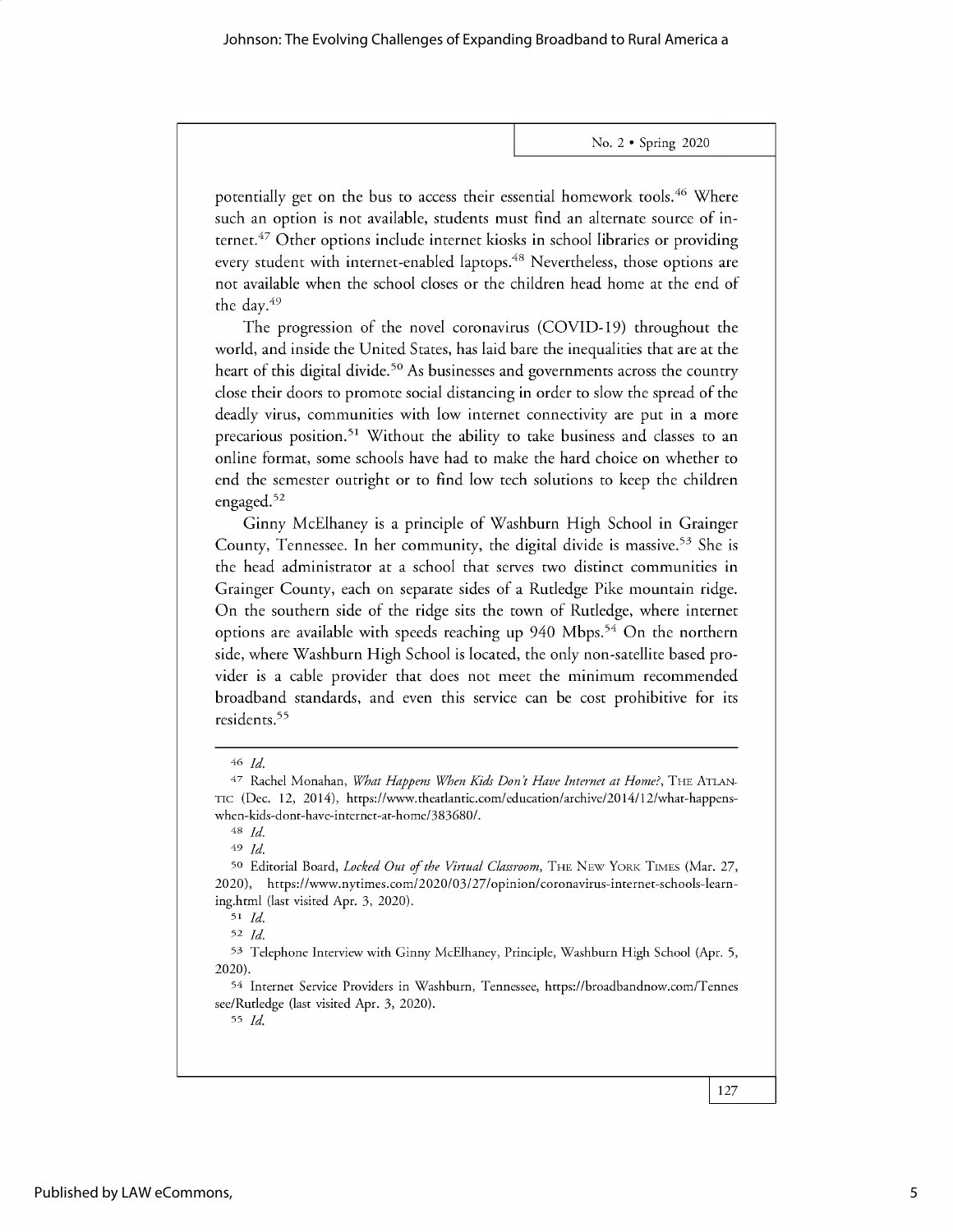**Because so many students are not able to access the internet speeds necessary to hold online classes and complete online coursework, Washburn staff had to make a difficult decision on whether to close down indefinitely or find a low-tech way of keeping students engaged in their curriculum during the pandemic.5 6 After reaching out to every parent in the directory, and reaching nearly 90 percent of students, the school decided to offer both online courses for the students that could access them, and delivered paper packets to those students who were unable to access the online content.57 Ginny says that keeping her students engaged and on a path to graduation is what is driving her during these difficult times. <sup>5</sup>8 She wishes there wasn't such a large disparity in access to online resources, but she and her fellow educators are willing to do** what they can to bridge that gap for the time being.<sup>59</sup>

**Expansion of internet service has traditionally been a private endeavor. <sup>60</sup> The profitability of expanding to rural areas has been the main stopping point** for most large internet providers.<sup>61</sup> If there are not enough customers to satisfy **the cost of infrastructure improvements, then private companies are not likely to invest in rural communities." During the expansion of the electrical grid in** the 1930s, rural communities were among the last to receive service.<sup>63</sup> Electric **companies were reluctant to expand to areas where the margins for profit would be slim. <sup>64</sup>Because of this reluctance, the federal government had to step** in to incentivize private industry.<sup>65</sup> Now the federal government has taken **steps to subsidize the cost of private investment in broadband development in order to get rural communities connected.6 6**

**<sup>62</sup>***Id.*

**<sup>63</sup>Harold D. Wallace,** *Power from the people: Rural Electrification brought more than lights,* **NAT'L. MUSEUM OF AMER. HIST. (Feb. 12, 2016), https://americanhistory.si.edu/blog/ruralelectrification.**

**<sup>66</sup>Edward** Moyer, *FCC approves \$20B rural broadband fund, but not without disagreements,* CNET **(Feb. 1, 2020), https://www.cnet.com/news/fcc-approves-20-4m-rural-broadband-fundbut-not-without-disagreements/.**

**<sup>56</sup> Telephone Interview with Ginny McElhaney,** *supra* **note 53.**

*<sup>57</sup> Id.*

**<sup>58</sup>***Id.*

<sup>59</sup>*Id.*

**Go Mark Howell,** *Saving net neutrality, one house at a time,* **THE WASHINGTON POST** (Apr. **22, 2018), https://www.washingtonpost.com/opinions/saving-net-neutrality-one-house-at-atime/2018/04/22/a4de8a7e-39af-11e8-8fd2-49fe3c675a89\_story.html.**

**<sup>61</sup>** *Id.*

**<sup>64</sup>***Id.*

**<sup>65</sup>***Id.*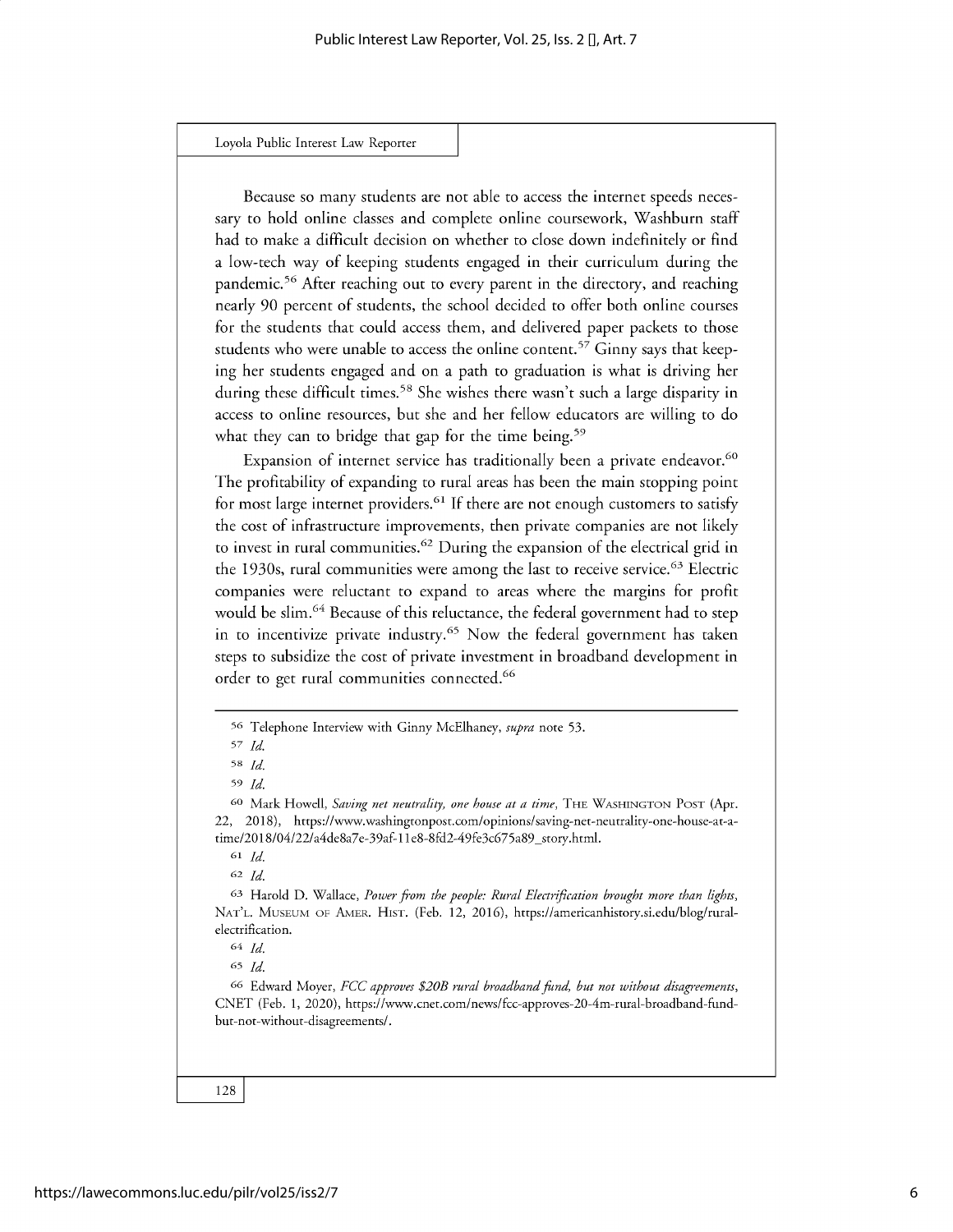Where private industry has been reluctant to provide service, many municipalities have attempted to fill the gap by providing their own broadband internet service.<sup>67</sup> Municipal broadband services began popping up nationwide after a town in Colorado decided to stop waiting for private internet service providers to bring affordable high-speed internet to their residents. <sup>6</sup>8 However, the process of creating and expanding a network is slow and expensive. developing a local network requires the creation of brand-new connection infrastructure.<sup>69</sup> Some cities have to take a block by block approach because there is not the money or the manpower to get everything going right away.<sup>70</sup> Even with the slow installation municipal broadband projects have had some success.<sup>71</sup>

One positive effect of municipal broadband is that it forces private providers to compete or risk losing entire communities of customers.<sup>72</sup> Another positive is that it allows municipalities to double up and upgrade their electrical utilities along with their internet capabilities.<sup>73</sup> These improvements can help with electrical load management, as well as future proofing the grid for changes in power sourcing. $74$ 

Municipal broadband has faced stiff opposition from a number of state legislatures because of strong lobbying efforts.<sup>75</sup> Twenty-six states have passed legislation aimed at slowing, or outright banning, the implementation of municipally funded broadband expansion.<sup>76</sup> Many of these bills are the product of private lobbying groups, who see municipal broadband as a threat to their market shares.<sup>77</sup> One internet provider tried to prevent municipal broadband in West Virginia by hiring the state senate president as a consultant while he

<sup>68</sup>*Id.*

**70** *Id.*

*71 Id.*

*72 Id.*

*7 Id.*

*7 Id.*

75 Karl Bode, *Frontier Fires State Senate Leader (Who Also Worked For Frontier) For Supporting Attempts To Improve Broadband Competition,* TECHDIRT. (June 8, 2017), *https://* www.techdirt.com/articles/20170606/05202837522/frontier-fires-state-senate-leader-who-alsoworked-frontier-supporting-attempts-to-improve-broadband-competition.shtml.

*76 Id.*

77 Bode, *supra* note 75.

*<sup>67</sup>* Tamara Chuang, More Colorado *cities and counties say yes to broadband by voting to get out ofan old state law,* THE COLORADO SUN (Sep. 13, 2018), https://coloradosun.com/2018/09/13/ municipal-broadband-cities-colorado/.

*<sup>69</sup>* Howell, *supra* note 60.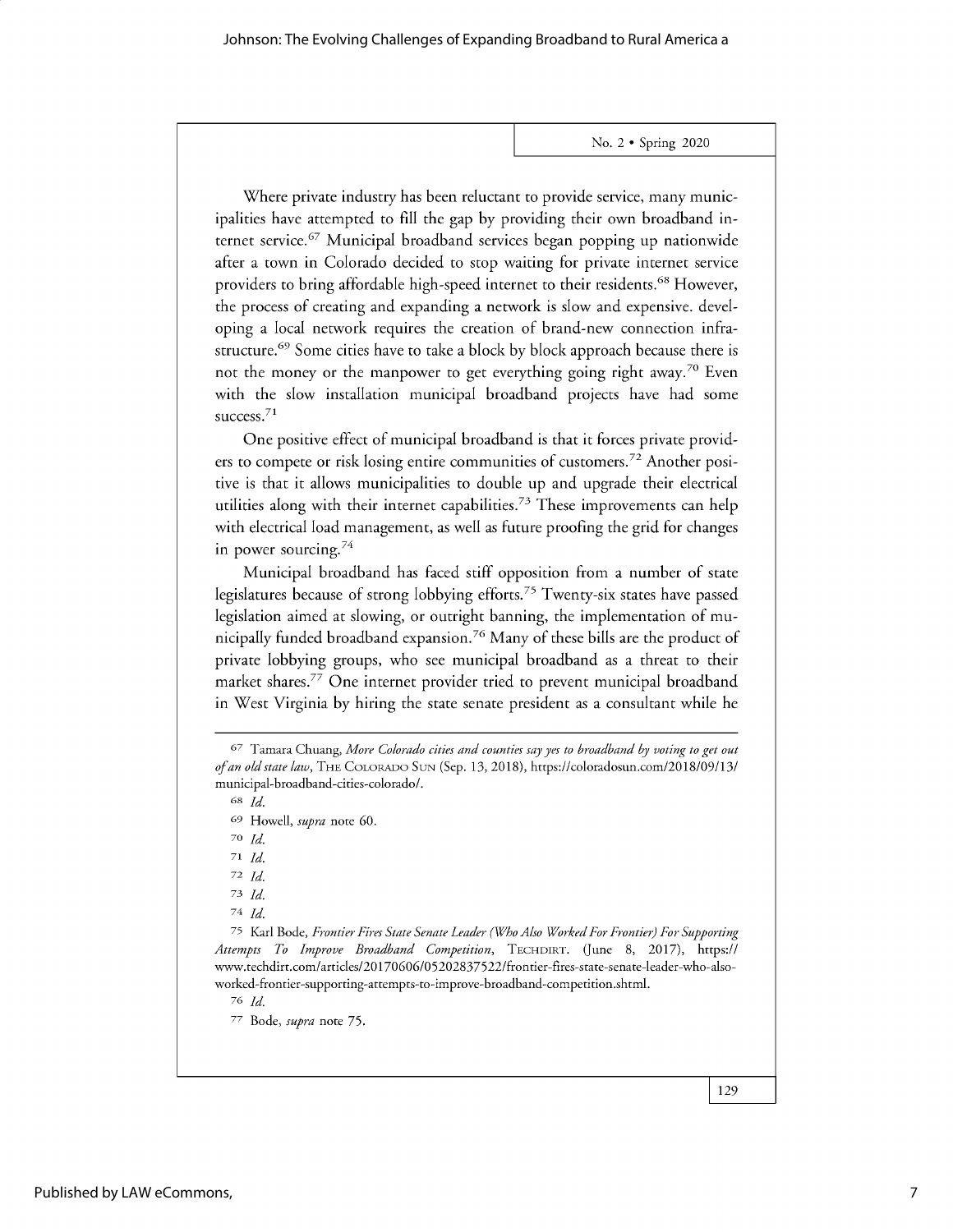was still in office.<sup>78</sup> He worked for the company for seven years before he was fired in 2017 for refusing to torpedo a bill that would allow municipal broadband systems in the state.<sup>79</sup> Passing over the question of bias or conflicts of interest, his firing shows that big internet service providers see municipal broadband as a threat to their near-monopolies and are not going to sit by idly.80

In 2016, the FCC attempted to step in to prevent states from banning municipally funded broadband, claiming preemption based on its interpretation of the Telecommunications Act of 1996.<sup>81</sup> This claim was failed when a federal appeals court ruled in favor of the state legislatures.<sup>82</sup> The court found that for the FCC to succeed on their claim of preemption, the statute that claimed to give the power of preemption must clearly do so under *Nixon v Missouri Municipal League* standard. <sup>83</sup>In *Nixon,* the court held that for a federal agency to preempt state control of municipalities, the intention must be absolutely clear as laid out in the statute being interpreted.<sup>84</sup> Because the Telecommunications Act did not clearly give the authority to preempt state legislatures, just as in *Nixon,* the FCC did not have the authority to override a state law banning municipal broadband.<sup>85</sup>

In the face of such decisions, in order to offset some of the costs of private investment, the FCC developed a program to incentivize private internet service providers to expand their coverage to small towns.<sup>86</sup> In 2020, the FCC launched a 20 billion dollar initiative called the Rural Digital Opportunity Fund to spur private investment in rural communities.<sup>87</sup> The Rural Digital Opportunity Fund is set to run over ten years and serve to subsidize the cost of infrastructure for private investments to serve unserved census blocks.<sup>88</sup>

The program will have two phases.<sup>89</sup> In Phase I, internet service providers bid in a reverse auction based on how much they believe it would cost them to

*79 Id.*

<sup>80</sup>*Id.*

<sup>81</sup>*Tennessee v. FCC,* 832 F.3d 597, 600 (6th Cir. 2016).

**82** *Id.*

**83** *Id.*

<sup>84</sup>*Nixon v. Mo. Mun. League,* 541 U.S. 125, 128 (2004)

**85** *Tennessee,* 832 F.3d at 600.

86 *Rural Digital Opportunity Fund,* FEDERAL COMMUNICATIONS COMMISSION, https:// www.fcc.gov/rural-digital-opportunity-fund (accessed Apr. 3, 2020).

**87** *Id.*

88 *Id.* 89 *Id.*

<sup>78</sup> *Id.*